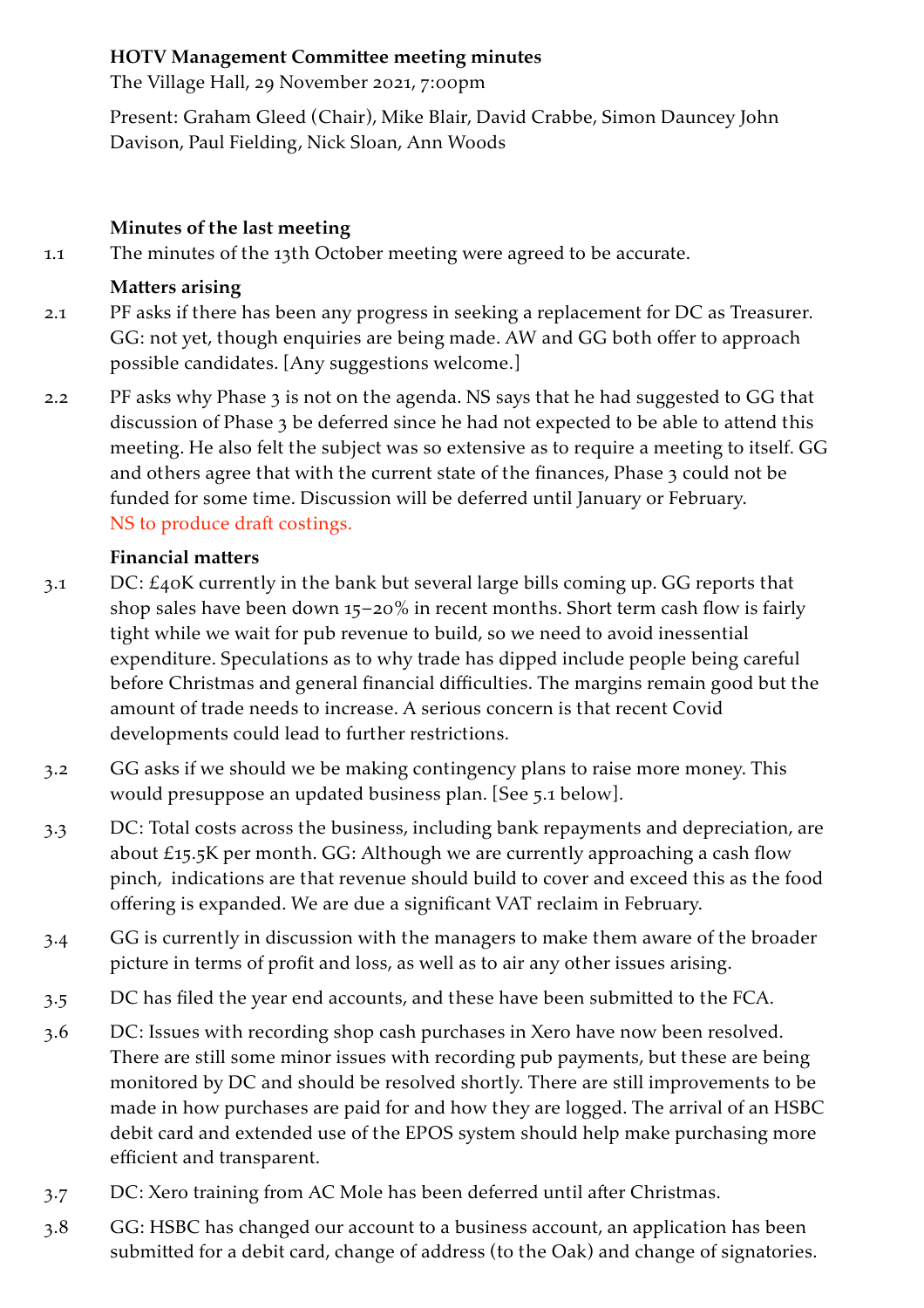3.9 SD suggests that HOTV adopts a "tronc system" for the distribution of tips. This has tax advantages, maximising the benefit to employees and makes the division more predictable and transparent. The system is administered by a "troncmaster" who may be one of the managers or an external third party. GG feels that it would be invidious to ask one of the managers to administer the scheme if they are also beneficiaries. After prolonged discussion about the fairest way of distributing tips, GG proposes that all tips are divided according to "an agreed fixed percentage". SD's research suggests that irrespective of the form of payment, tips are outside the scope of VAT. A system needs to be devised to record and identify payments which are intended as tips.

## **Operations**

- 4.1 SD: There will be a Christmas Quiz Night on 15th December. AW remarks that the music nights have been very successful. PF asks whether it would be practicable to open the pub on Monday or Tuesday if particular requests came along, such as Tuesday night skittles. SD thinks this should be assessed on a case by case basis, but with a bias in favour of approval.
- 4.2 GG suggests the soft opening of the food offering has gone well. Menus and Christmas opening hours will be published on social media and on the village website. SD thinks Jason is settling in well and enjoying the kitchen. We need to find a way of providing coffee with meals.
- 4.3 JD says that he and NS will make sure that all relevant appliances in the kitchen are PAT-tested. The electric grill is tripping the RCD and could be repaired for about £100. SD will ask Jason how essential the grill is with a view to repair. JD and NS to address electrical issues in kitchen.
- 4.4 JD: it has been decided to reverse the hanging of the kitchen door to create more space around the new dishwasher. PF to arrange this with the volunteers.
- 4.5 DC: the kitchen hot water is supplied from the hot water cylinder in the flat. This is problematical both in terms of quantity and of apportioning cost. JD and NS to consult Matt with a view to providing an alternative source of hot water downstairs.
- 4.6 PF asks about cleaning arrangements, in particular for gents. SD to check with Phil.
- 4.7 GG: Sue Smyth has volunteered to make curtains for the upper bar to help with sound deadening. Offer very gratefully accepted.
- 4.8 PF raised the question of cleaning up and potentially using the function room in the short term. There are various problems associated with this, and we should probably wait until the Phase 3 plans are determined. DC would like to site an HOTV office area near the inverter in the meantime. Agreed.
- 4.9 GG raises the issue of shop purchasing, and a long discussion ensues on how to make this more transparent and accountable in order to keep a closer eye on costs and avoid wastage. All agreed that the responsibility for shop buying should be shared. DC highlights an issue with recording incoming purchases. GG and AW highlight a problem with the use of custom bar-codes for unmarked item. MB and DC to liaise with shop managers in devising a tighter purchasing system, integrating with EPOS.
- 4.10 GG: we welcome a Kickstart candidate, Ruaridh, who lives in the village and who could be suitable for training in stock control as one of his responsibilities. He will be starting on 4th January.